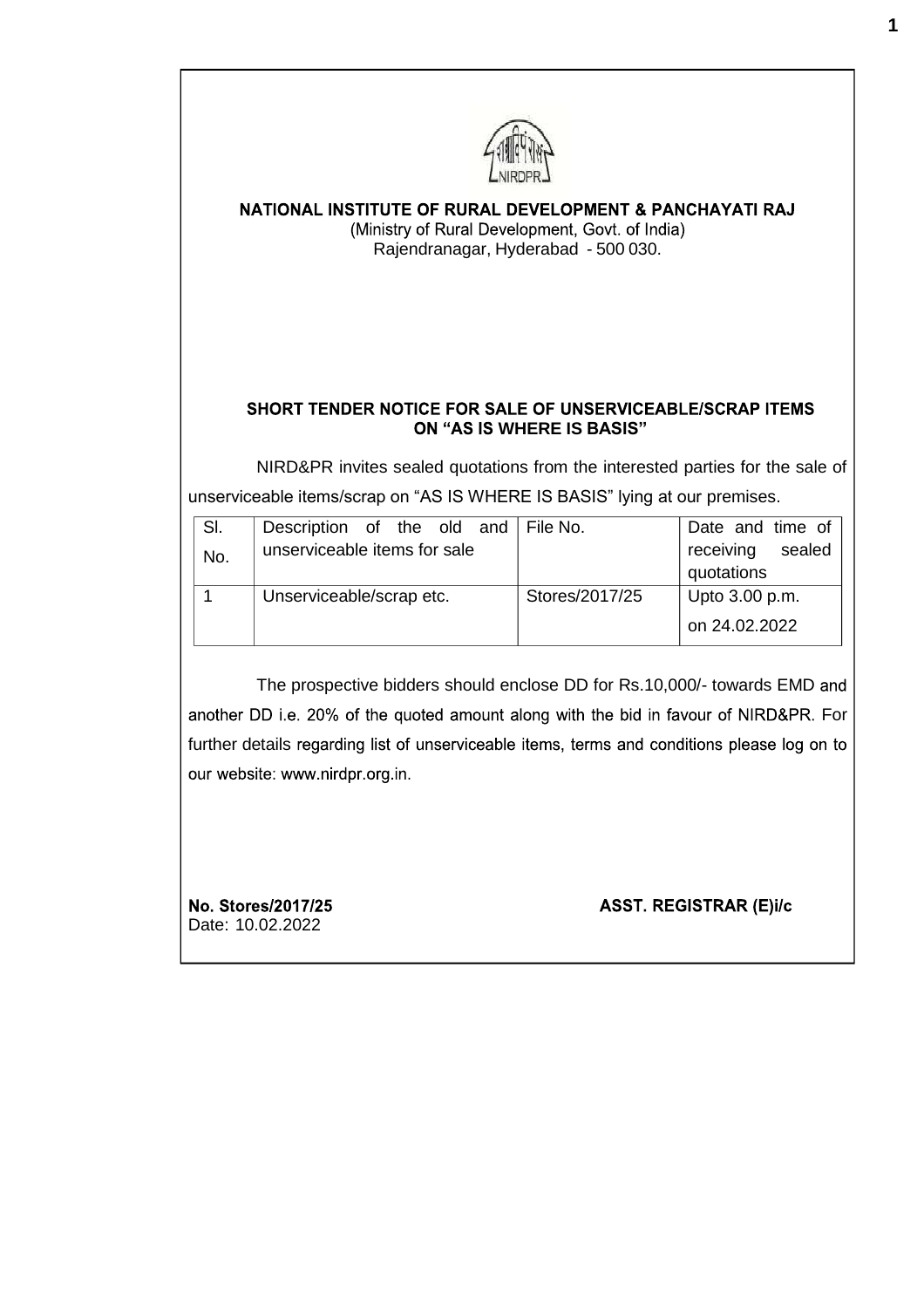

## **NATIONAL INSTITUTE OF RURAL DEVELOPMENT & PANCHAYATI RAJ**

(Ministry of Rural Development, Govt. of India) Rajendranagar, Hyderabad - 500 030. …

#### **TENDER NOTICE FOR SALE OF UNSERVICEABLE ITEMS ON "AS IS WHERE IS BASIS"**

#### **QUOTATION**

To The Asst. Registrar (E)i/c National Institute of Rural Development & Panchayati Raj Rajendranagar, Hyderabad - 500 030

Sir,

Sub : Quotation for lifting of unserviceable items on "as is where is basis" - Reg.

#### **PART - I : COMMERCIAL DETAILS**

…

- 1. Name and address of the bidder: (Enclose a copy of Voter ID/Aadhar Card/ Driving Licence and PAN CARD as proof)
- 2. Document attached as proof:
- 3. Telephone / Mobile Nos. :
- 4. GST Registration No. :
- 5. EMD details : DD No. for : Rs 10,000/-

Date:

SIGNATURE OF THE BIDDER & STAMP

| Encl : DD No          | drawn on    |  |  |
|-----------------------|-------------|--|--|
| For Rs 10,000/- dated | is enclosed |  |  |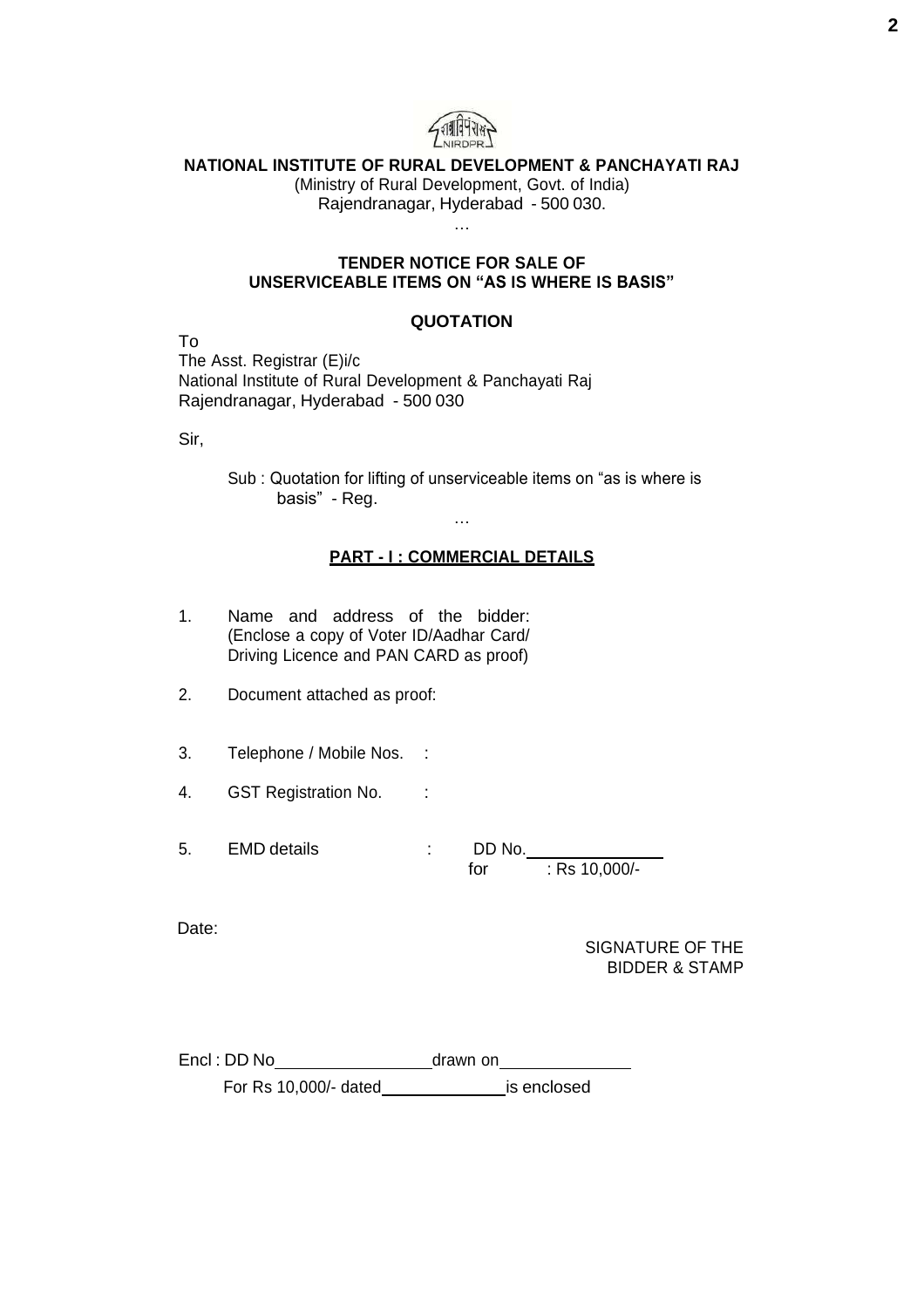

#### **NATIONAL INSTITUTE OF RURAL DEVELOPMENT & PANCHAYATI RAJ**

(Ministry of Rural Development, Govt. of India) Rajendranagar, Hyderabad - 500 030.

#### **PART – II: FINANCIAL BID**

I/We M/s. (name of the bidder/tenderer) have inspected the old/beyond repair furniture and other items as listed in Annexure on dated\_\_\_\_\_\_\_\_\_\_\_\_\_\_\_available at site of NIRDPR, Rajendranagar, Hyderabad and am/are interested to purchase the same on "as is where is" basis. I/We the undersigned, submit the offer as quoted below:

| SI.<br>No.   | Description of the item                 | Rate<br>quoted<br>in<br>figures<br>(Rs) | In words |
|--------------|-----------------------------------------|-----------------------------------------|----------|
|              | Unserviceable/scrap items<br>(Annexure) |                                         |          |
| $\mathbf{2}$ | <b>GST</b> as applicable                |                                         |          |
|              | Total                                   |                                         |          |

(For details of the unserviceable items please go through the Annexure)

- 2. Further, we accept all the terms and conditions of the documents in bid form and this acceptance shall prevail over any other conditions, if any given in our bid.
- 3. We undertake to lift the unserviceable items after making full payment before taking delivery of the items within stipulated time prescribed by NIRD&PR.
- 4. We also undertake that the e-waste will be disposed off as per e waste (Management and Handling) Rules, 2011 notified by the Ministry of Environment and Forests.

SIGNATURE OF THE BIDDER & SEAL

Date: Place: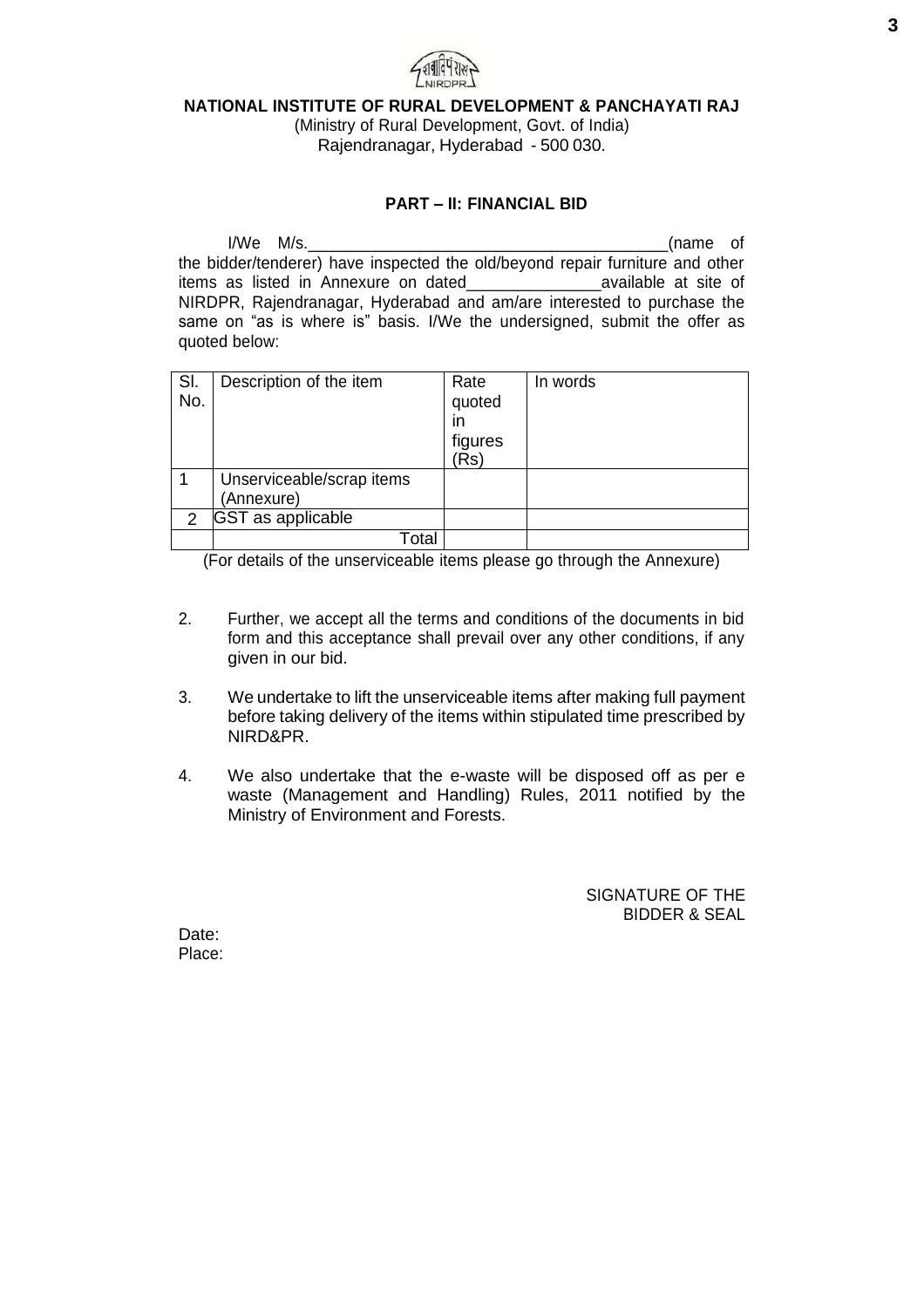

## **NATIONAL INSTITUTE OF RURAL DEVELOPMENT & PANCHAYATI RAJ**

(Ministry of Rural Development, Govt. of India) Rajendranagar, Hyderabad - 500 030.

#### **… NOTICE INVITING TENDER FOR SALE OF UNSERVICEABLE ITEMS ON "AS IS WHERE IS BASIS"**

#### **TERMS AND CONDITIONS OF AUCTION**

- 1. The offer should be accompanied by crossed Demand Draft for Rs. 10,000/- (Rupees ten thousand only) towards earnest money deposit in favour of NIRD, payable at Hyderabad. In addition to EMD, the bidder should also enclose 20% of the quoted amount along with the bid in the form of DD in favour of NIRD.
- **2.** Sealed envelope along with the earnest money deposit should be submitted upto 3.00 p.m. on 24.02.2022. The envelope should be addressed to: The Asst. Registrar (E)i/c, NIRD&PR, Rajendranagar, Hyderabad. The sealed quotations will be opened at 3.30 p.m. on the same day. **The sealed quotations are to be dropped in the tender box kept at Main Gate, NIRD&PR.**
- **3. The sealed quotations without EMD and another DD equivalent to 20% of the quoted amount will be summarily rejected. Similarly, quotations received after 3.00 pm will not be considered.**
- 4. The lists of unserviceable items are indicated in the Annexure.
- 5. The earnest money deposit/20% of the value of the rate quoted for the unaccepted offers will be returned after completion of the auction.
- 6. The purchaser has to bear the expenses towards transportation, labour etc.
- 7. The interested parties may inspect the unserviceable items, well in advance on all working days between 2.30 pm to 4.30 pm. However, one representative from each intended bidder will be allowed for inspection of the scrap during the above timings.
- 8. Bidding on behalf of another person will not be allowed in all matters at the auction.
- 9. The bidders are requested to give their full name and address correctly at the time of signing the bid sheet along with contact telephone number. Request for change of name and address shall not be entertained later.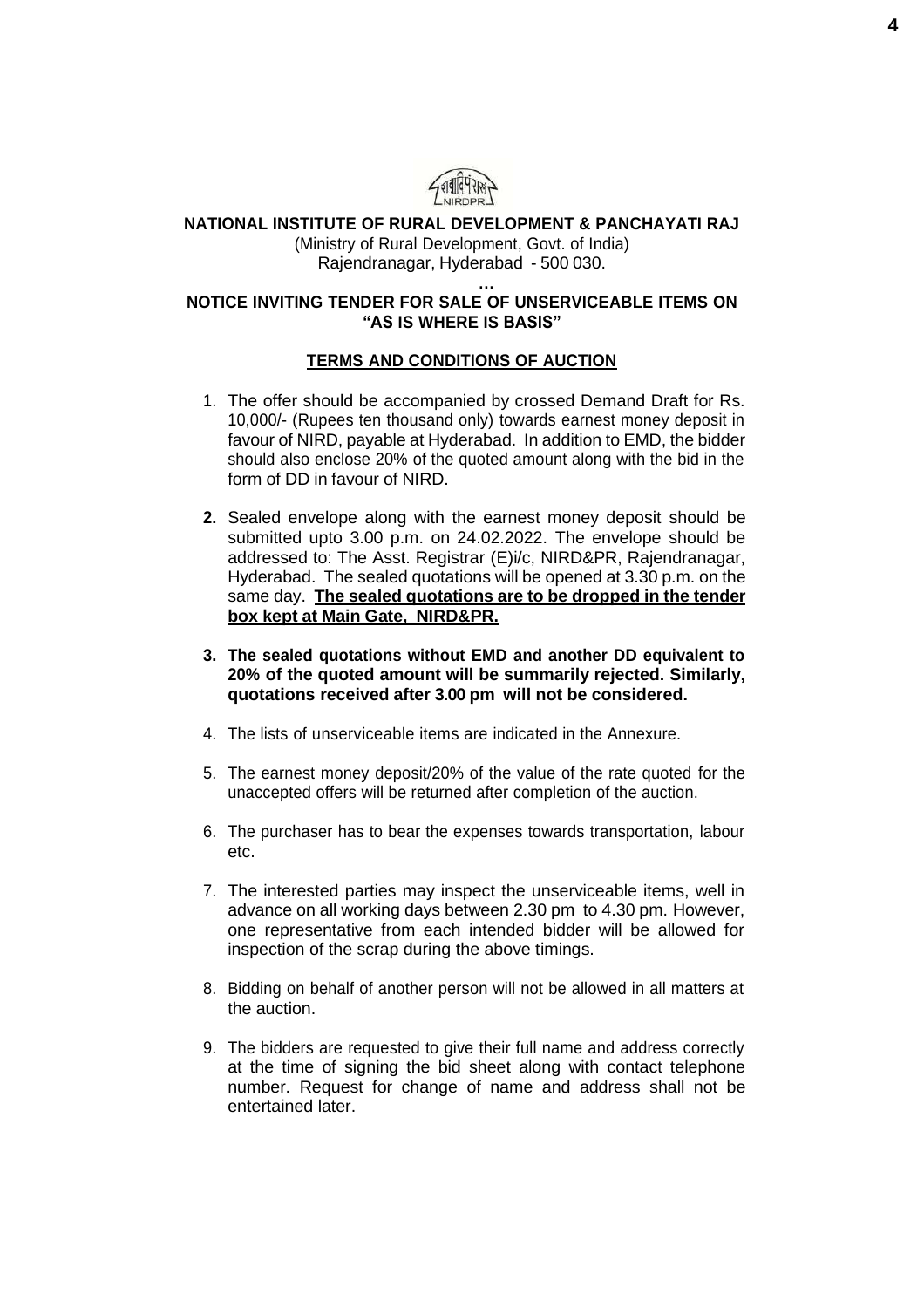- 10.The items shall be sold to the highest bidder. The bids are invited the lot i.e. all the items contained in the list of items as detailed in Annexure annexed.
- 11.The successful bidder has to make full payment, in the form of Demand Draft in favour of "National Institute of Rural Development and Panchayati Raj" payable at Hyderabad within 5 days after confirmation, failing which the offer will be cancelled.
- 12.No item once disposed to the successful bidder shall be taken back by NIRDPR on any condition whatsoever.
- 13.The successful bidder will be required to make his own arrangement to lift all the items from the disposal site within three working days (10.00 a.m. to 4.30 p.m.) after the payment of bid amount. On failure to do so this NIRDPR shall have the right to forfeit the entire amount of the bidder and dispose the items toalternate bidder. The successful bidder, on their won cost, will also be required to make their own arrangement of transport, labour etc., forlifting the disposed items, NIRDPR will in no way be responsible for lifting the any or all items from its campus.
- 14.The financial bid should be given in both in figures and words. Any overwriting or erasing in the figures shall not be considered for acceptance of the rates offered by the bidder.
- 15.The NIRDPR reserves the right to accept or reject any/all quotations without assigning any reasons whatsoever. In case of any dispute of any kind and in any respect whatsoever, the decision of Director General of NIRDPR shall be final and shall be binding on both the parties.
- 16.Each page of the tender document should be signed by the bidder(s).
- 17.The buyer shall be responsible for any damage that may be caused to the premises in process of taking delivery. The decision of NIRD&PR in this regard shall be final and binding on the purchaser.
- 18. In the Institute's premises, the re-sale of disposed off items by the purchaser to another buyer is strictly prohibited.
- 19. Incomplete and unsigned quotations are liable to be rejected. The bid is to be submitted for entire lot.
- 20.The purchasers are requested to inspect the lots in advance at each location before submitting the quotation. NIRD&PR does not take any guarantee/warranty/effectiveness of any item/stores and the principle of on "as is where is basis" shall apply.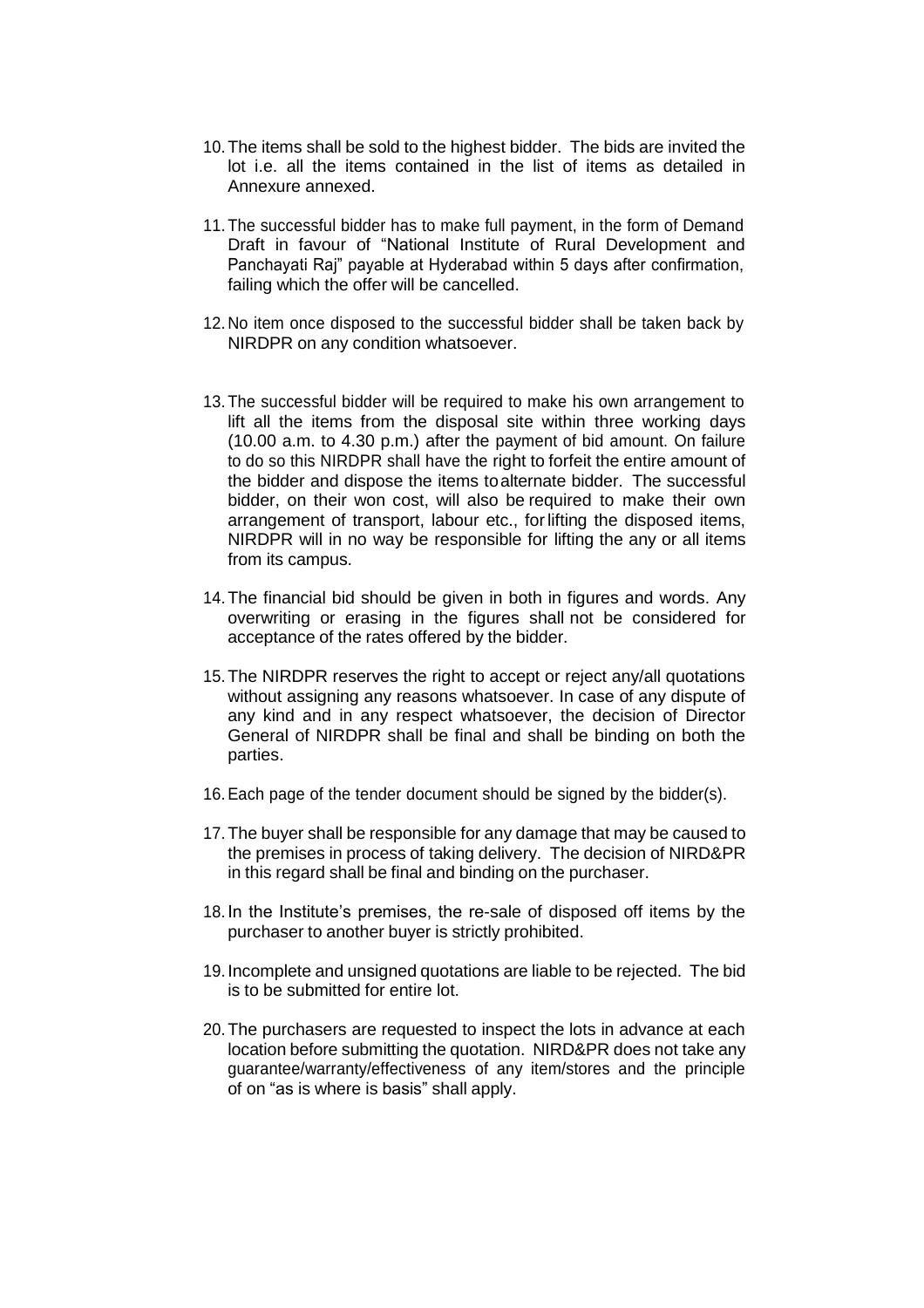- 21.All the bidders shall be deemed to have read and acquainted themselves with the conditions of sale and given bids subject to these conditions.
- 20. In the event of any question, dispute or difference arising under these conditions or in connection with auction, the same shall be referred to the sole arbitration of the Director General or some other persons appointed by him. The award of the arbitrator shall be final and binding on the parties to this contract.
- 21.**Jurisdiction:** The order executed will be subject to Indian law and local courts at Hyderabad only.

(Manoj Kumar) Assistant Registrar (E)i/c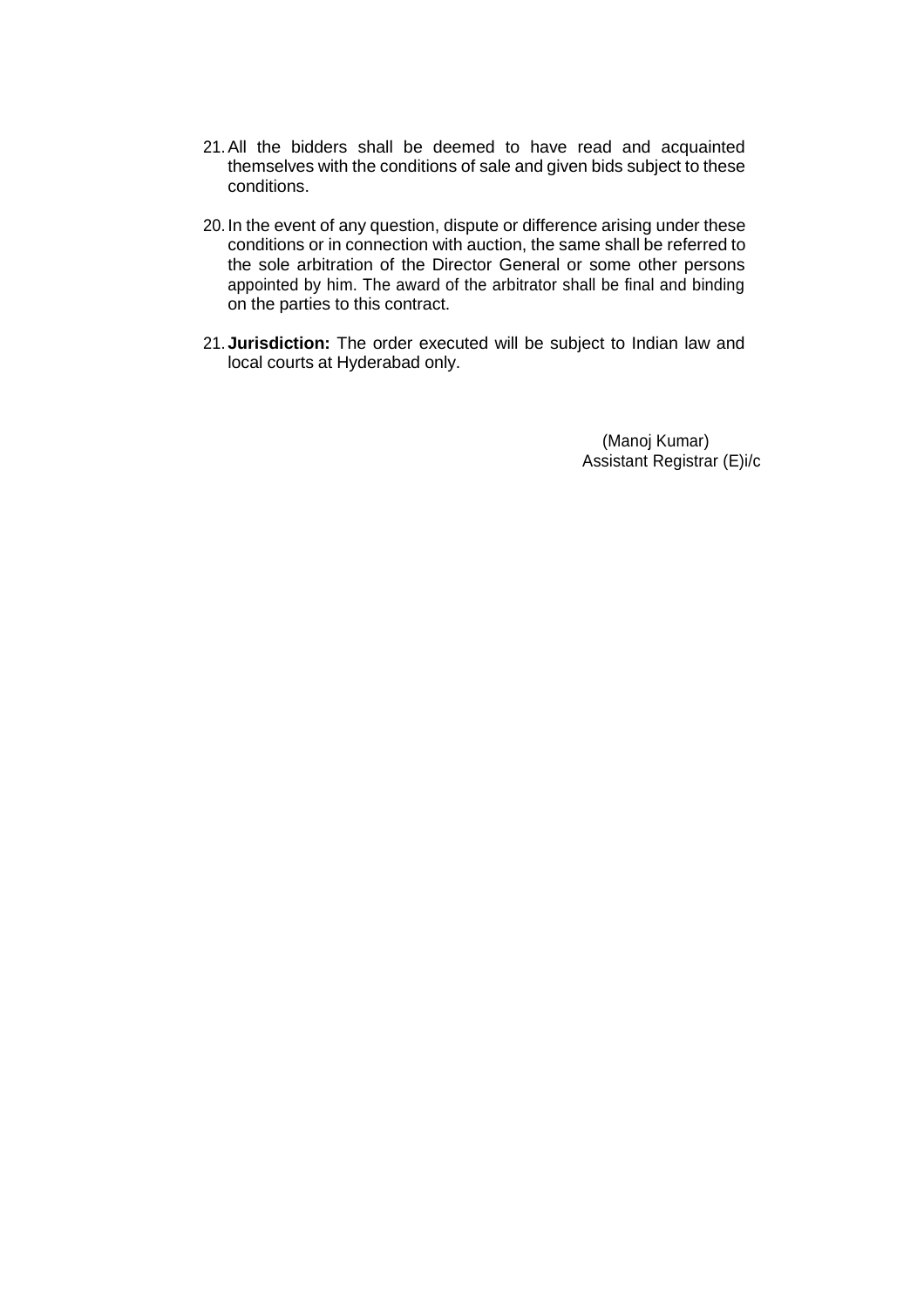# Revised list of unserviceable/ scrap items as on 05.11.2021

 $\omega_{\rm{eff}}$ 

 $\ddot{\phantom{a}}$  $\mathbf{r}$ 

| SINo.                   | Name of the item                         | Qty                 |  |
|-------------------------|------------------------------------------|---------------------|--|
|                         | <b>Xerox Machines</b>                    | 4 nos.              |  |
| 2                       | <b>Air Coolers</b>                       | 8 nos.              |  |
| $\overline{\mathbf{3}}$ | <b>Washing Machines</b>                  | 8 nos.              |  |
| 4                       | <b>Water Dispensers</b>                  | 10 nos.             |  |
| 5                       | Fridge                                   | 1 no.               |  |
| 6                       | Iron Racks                               | 10 nos.             |  |
| 7                       | Wooden steel table                       | 32 nos.             |  |
| 8                       | Wooden cots                              | 7 nos.              |  |
| 9                       | Steel Almirah                            | 5 nos.              |  |
| 10                      | Steel racks                              | 7 nos.              |  |
| 11                      | Glass racks                              | 6 nos.              |  |
| 12                      | 3 seater sofas                           | 1 <b>4 nos</b> .    |  |
| 13                      | Sofa chairs                              | 2 nos               |  |
| 14                      | Table glass                              | 6 nos.              |  |
| 15                      | Wooden doors                             | 6 nos.              |  |
| 16                      | <b>Weighing Machine</b>                  | 1 no.               |  |
| 17                      | Greaser                                  | 1 no.               |  |
| 18                      | Telephones                               | 10 nos.             |  |
| 19                      | Shoe polishers                           | 2 nos.              |  |
| 20                      | Steel idly racks                         | 2 nos.              |  |
| $\overline{21}$         | Steel water drums                        | 2 nos.              |  |
| 22                      | <b>Steel vessel</b>                      | 1 no.               |  |
| 23                      | AC gas cylinder                          | $2$ nos.            |  |
| 24                      | Mob rods                                 | 10 nos.             |  |
| 25                      | <b>Plastic chairs</b>                    | $\overline{7}$ nos. |  |
| 26                      | <b>Plastic Buckets</b>                   | 40 nos.             |  |
|                         |                                          | 20 nos.             |  |
| $\overline{27}$         | Plastic jugs                             |                     |  |
| 28                      | <b>Door Mats</b>                         | 10 nos.<br>1 lot    |  |
| $\overline{29}$         | Iron steel scrap                         |                     |  |
| 30                      | Cartridges                               | 1 lot<br>109 nos.   |  |
| 31                      | <b>Wooden Chairs</b>                     |                     |  |
| 32                      | Iron school benches                      | 60 nos.             |  |
| 33                      | <b>Pillows</b>                           | 30 nos.             |  |
| 34                      | <b>Bed Mattresses</b>                    | 35 nos.             |  |
| 35                      | <b>Chairs</b>                            | 229 nos.            |  |
| 36                      | Sintex water tank<br>500Liters           | 02Nos.              |  |
| $\overline{37}$         | Sintex water tank<br>1000Liters          | 02No.s              |  |
| 38                      | S type chairs                            | 03No.s              |  |
| 39                      | <b>Tiller tyers</b>                      | 02No.s              |  |
| 40<br>41                | Irom drum 200Liters<br>12V,40AH Luminous | 01No.s              |  |
|                         | <b>batteries</b>                         | 03No.s              |  |